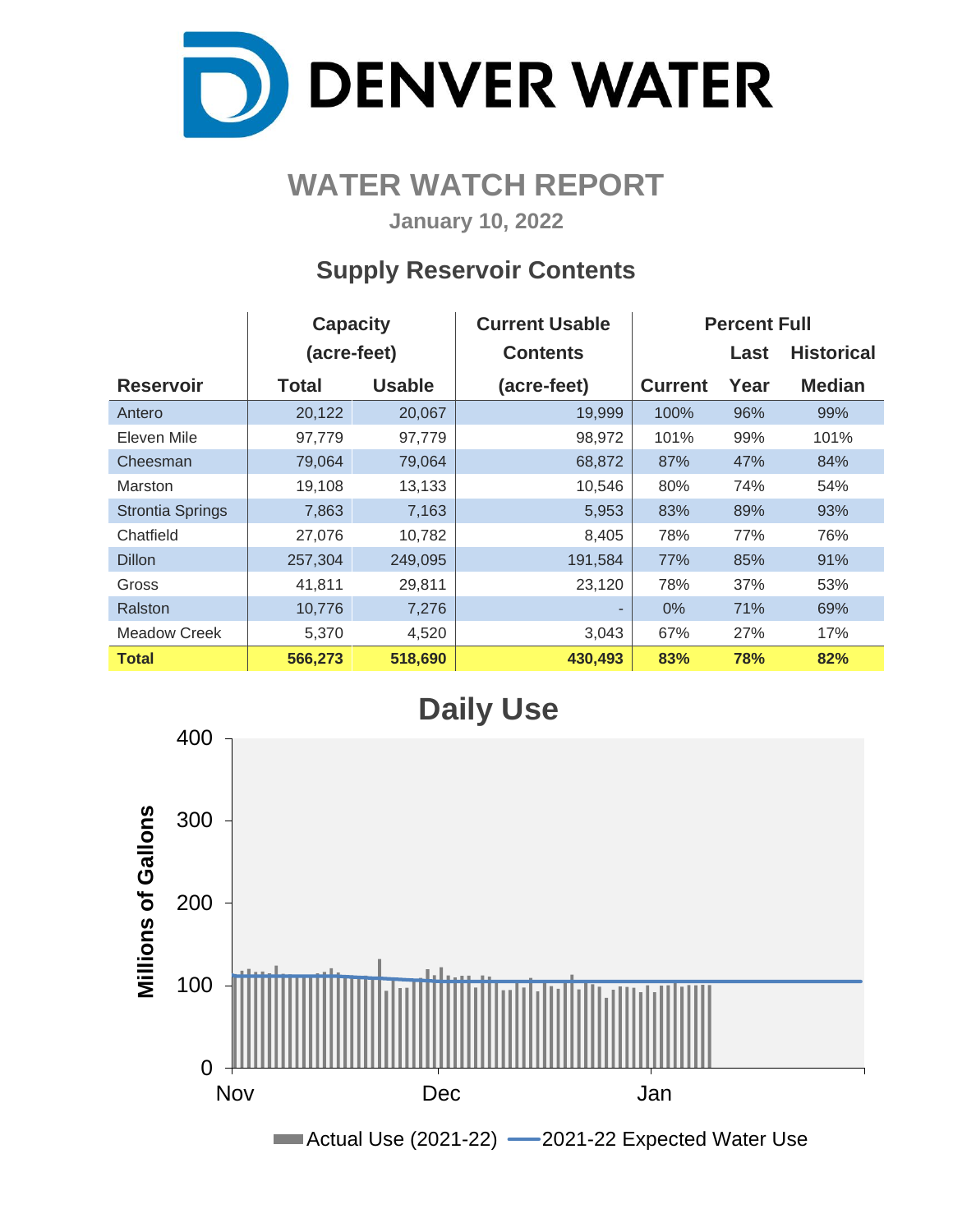

## **Supply Reservoir Contents**

Note: Denver Water forecasts seasonal reservoir storage contents under dry future weather, normal future weather and wet future weather scenarios.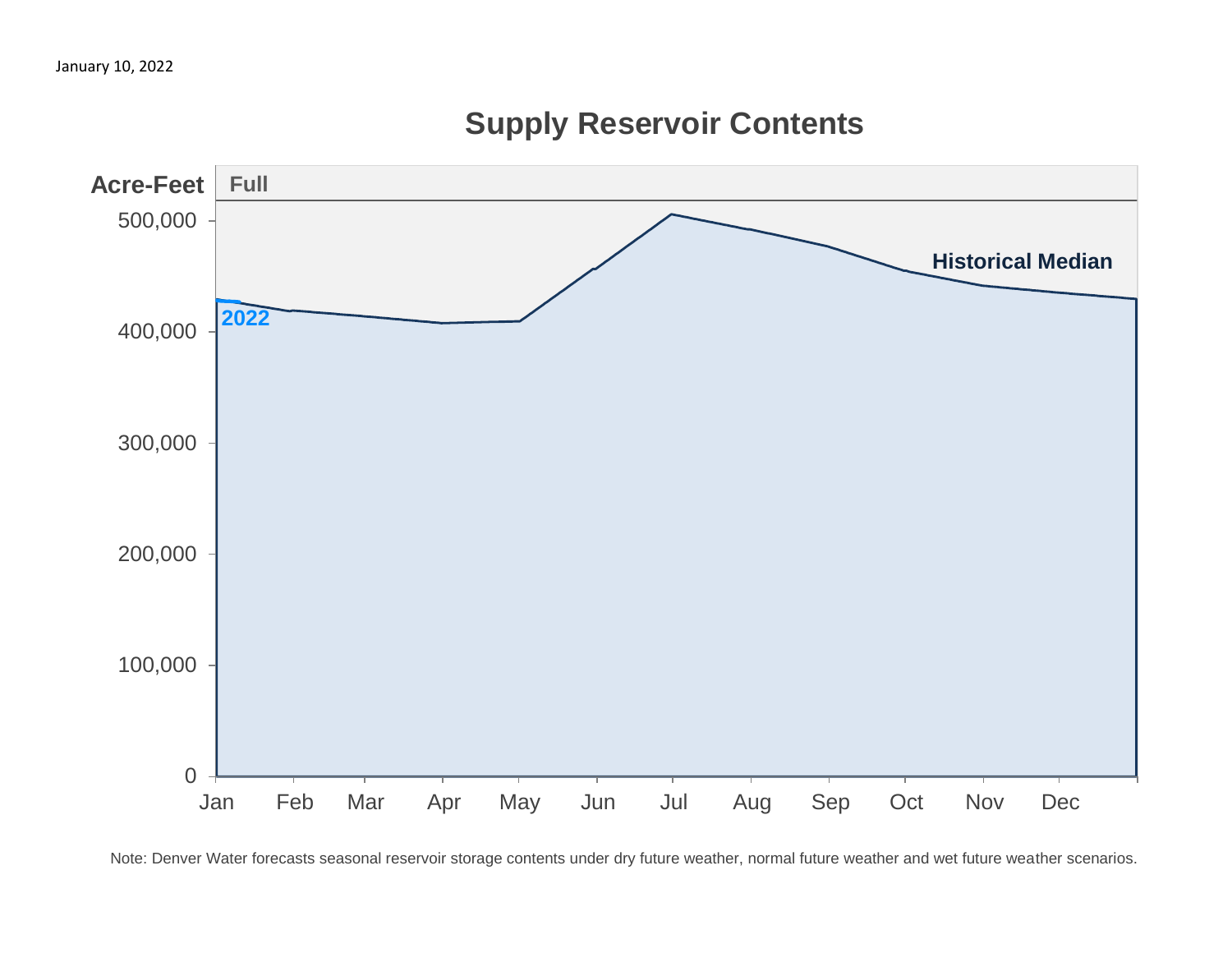

# **January Precipitation**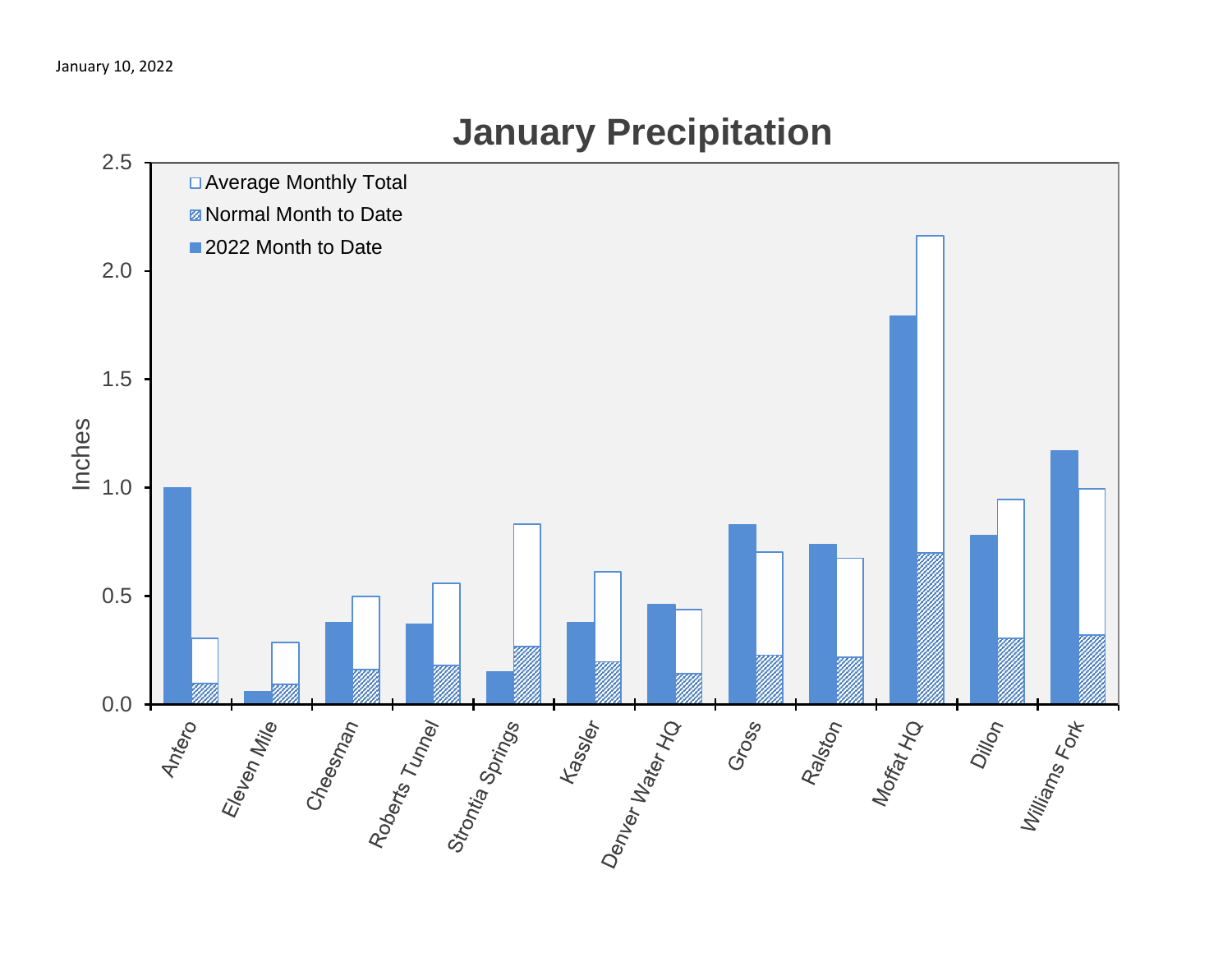

Data are from the 7 Snotel stations above Denver Water's Upper South Platte diversion

### **Snowpack: Colorado River Watershed**



### **Snowpack: South Platte River Watershed**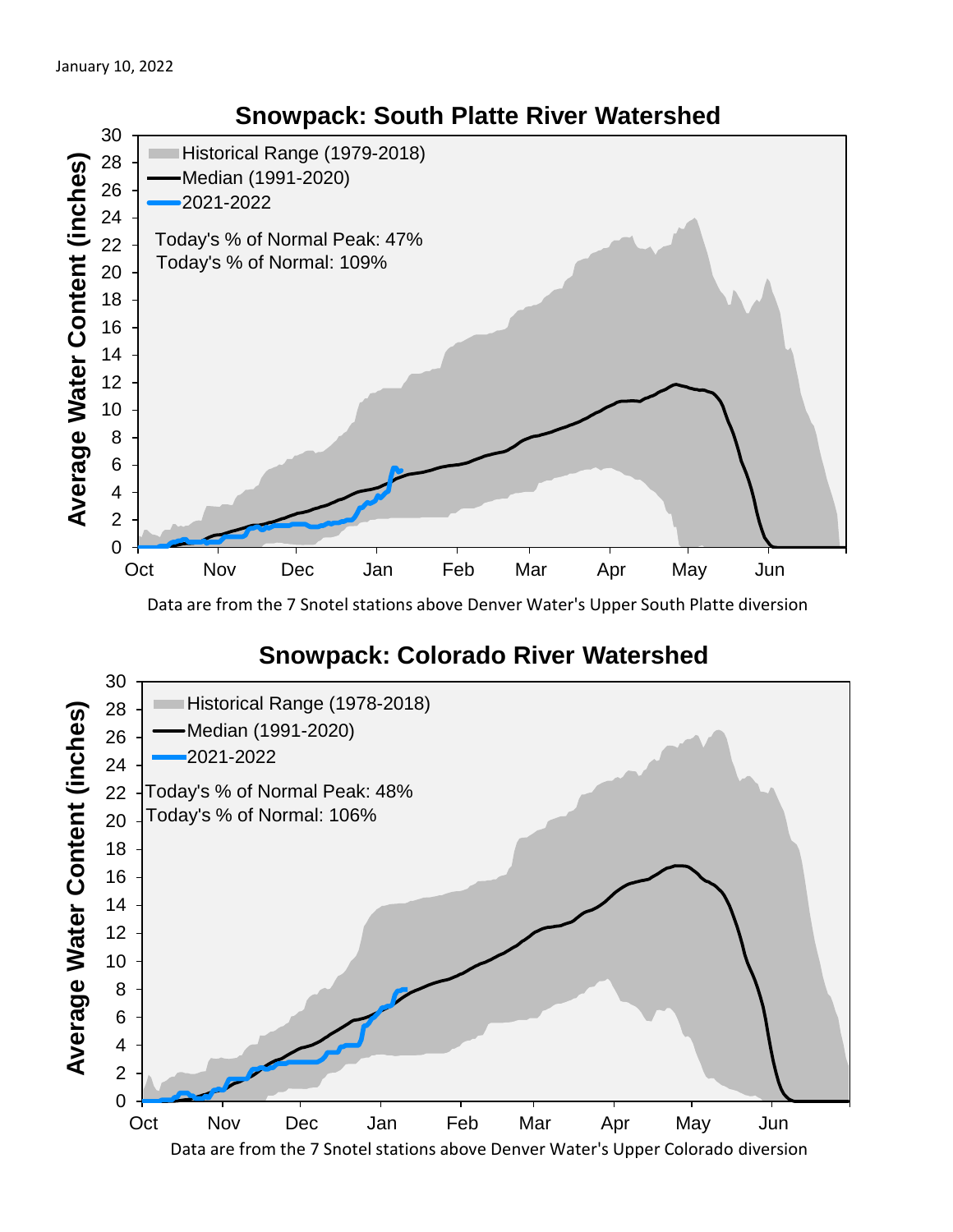

#### **Cumulative Precipitation: South Platte River Watershed**

Data are from the 7 SNOTEL stations above Denver Water's Upper South Platte diversion facilities.



Data are from the 7 SNOTEL stations above Denver Water's Upper Colorado diversion facilities.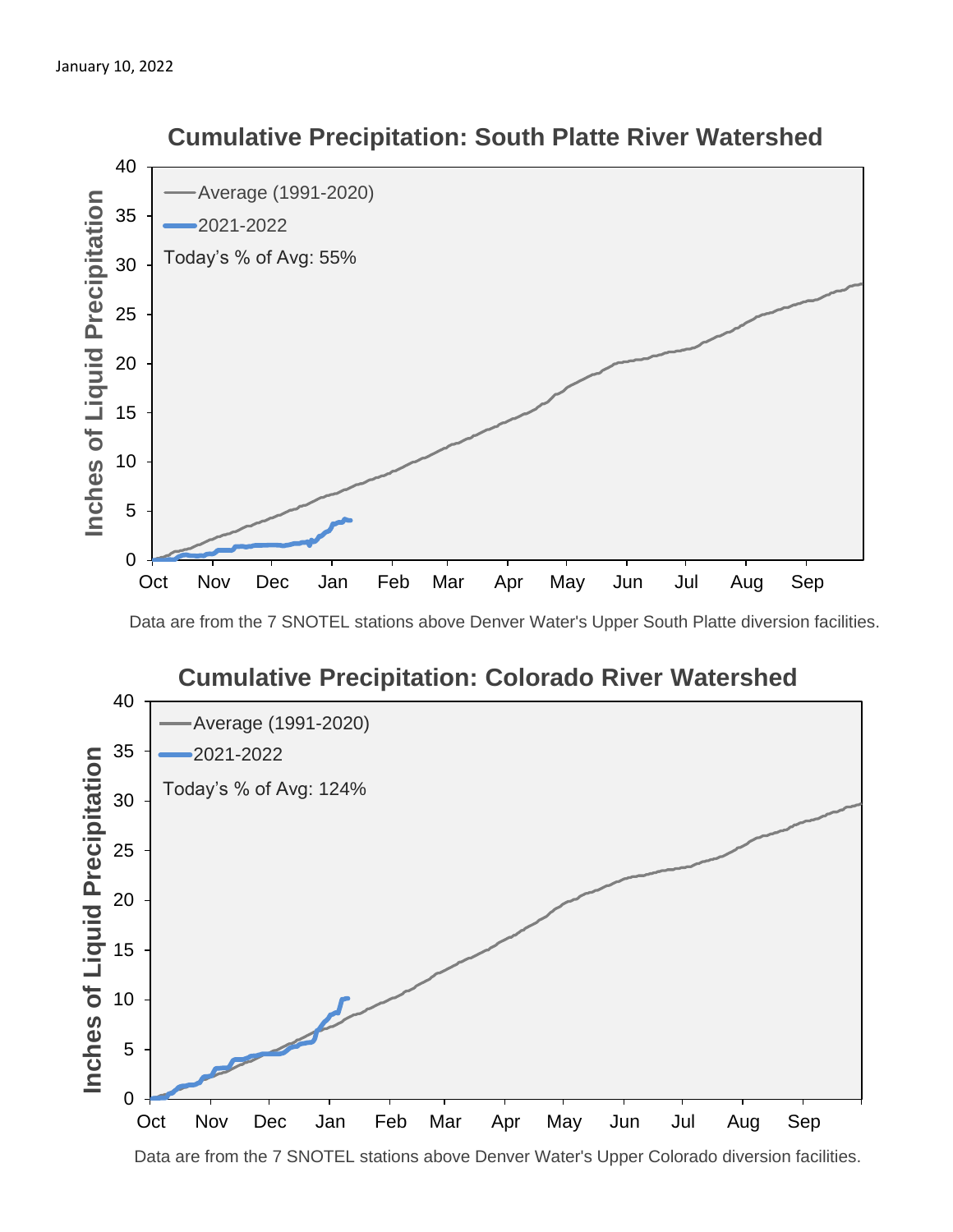|                                                                         | <b>Denver Water Use and Reservoir Contents 2022</b> |         |     |     |     |     |     |     |     |     |     |     |     |         |
|-------------------------------------------------------------------------|-----------------------------------------------------|---------|-----|-----|-----|-----|-----|-----|-----|-----|-----|-----|-----|---------|
|                                                                         |                                                     | Jan     | Feb | Mar | Apr | May | Jun | Jul | Aug | Sep | Oct | Nov | Dec | YTD-Avg |
| Predicted End-of-Month Supply Reservoir<br>Contents (Full = 518,449 AF) |                                                     | 419,700 |     |     |     |     |     |     |     |     |     |     |     |         |
| Actual End-of-Month Supply Reservoir<br>Contents (AF)                   |                                                     |         |     |     |     |     |     |     |     |     |     |     |     |         |
| Actual % Full                                                           |                                                     |         |     |     |     |     |     |     |     |     |     |     |     |         |
| Historical Median % Full                                                |                                                     | 81%     | 80% | 79% | 79% | 88% | 98% | 95% | 92% | 88% | 85% | 84% | 83% |         |
| 2022 Expected Daily Use (MG)                                            |                                                     | 105     | 104 | 102 | 120 | 157 | 257 | 298 | 292 | 270 | 158 | 105 | 101 | 105     |
| Actual Daily Use (MG)                                                   | $\mathbf{1}$                                        | 92      |     |     |     |     |     |     |     |     |     |     |     |         |
|                                                                         | $\overline{2}$                                      | 100     |     |     |     |     |     |     |     |     |     |     |     |         |
|                                                                         | 3                                                   | 100     |     |     |     |     |     |     |     |     |     |     |     |         |
|                                                                         | 4                                                   | 105     |     |     |     |     |     |     |     |     |     |     |     |         |
|                                                                         | 5                                                   | 99      |     |     |     |     |     |     |     |     |     |     |     |         |
|                                                                         | 6                                                   | 101     |     |     |     |     |     |     |     |     |     |     |     |         |
|                                                                         | $\overline{7}$                                      | 100     |     |     |     |     |     |     |     |     |     |     |     |         |
|                                                                         | 8                                                   | 101     |     |     |     |     |     |     |     |     |     |     |     |         |
|                                                                         | 9                                                   | 101     |     |     |     |     |     |     |     |     |     |     |     |         |
| D                                                                       | 10                                                  |         |     |     |     |     |     |     |     |     |     |     |     |         |
| Α                                                                       | 11                                                  |         |     |     |     |     |     |     |     |     |     |     |     |         |
| Y                                                                       | 12                                                  |         |     |     |     |     |     |     |     |     |     |     |     |         |
|                                                                         | 13                                                  |         |     |     |     |     |     |     |     |     |     |     |     |         |
| $\circ$                                                                 | 14                                                  |         |     |     |     |     |     |     |     |     |     |     |     |         |
| F                                                                       | 15                                                  |         |     |     |     |     |     |     |     |     |     |     |     |         |
|                                                                         | 16                                                  |         |     |     |     |     |     |     |     |     |     |     |     |         |
| M                                                                       | 17                                                  |         |     |     |     |     |     |     |     |     |     |     |     |         |
| $\circ$                                                                 | 18                                                  |         |     |     |     |     |     |     |     |     |     |     |     |         |
| N                                                                       | 19                                                  |         |     |     |     |     |     |     |     |     |     |     |     |         |
| $\mathsf T$                                                             | 20                                                  |         |     |     |     |     |     |     |     |     |     |     |     |         |
| H                                                                       | 21                                                  |         |     |     |     |     |     |     |     |     |     |     |     |         |
|                                                                         | 22                                                  |         |     |     |     |     |     |     |     |     |     |     |     |         |
|                                                                         | 23                                                  |         |     |     |     |     |     |     |     |     |     |     |     |         |
|                                                                         | 24                                                  |         |     |     |     |     |     |     |     |     |     |     |     |         |
|                                                                         | 25                                                  |         |     |     |     |     |     |     |     |     |     |     |     |         |
|                                                                         | 26                                                  |         |     |     |     |     |     |     |     |     |     |     |     |         |
|                                                                         | 27                                                  |         |     |     |     |     |     |     |     |     |     |     |     |         |
|                                                                         | 28                                                  |         |     |     |     |     |     |     |     |     |     |     |     |         |
|                                                                         | 29<br>$30\,$                                        |         |     |     |     |     |     |     |     |     |     |     |     |         |
|                                                                         | 31                                                  |         |     |     |     |     |     |     |     |     |     |     |     |         |
| <b>Monthly Average</b>                                                  |                                                     | 100     |     |     |     |     |     |     |     |     |     |     |     | 100     |
| % of 2022 Expected Daily Use                                            |                                                     | 95%     |     |     |     |     |     |     |     |     |     |     |     | 95%     |

Notes: 1) "AF" denotes acre-feet. "MG" denotes million gallons. 2) Expected Daily Use is based on historical use with normal weather conditions. 3) The predicted end-of-month supply reservoir contents figures assume normal weather after January 3<sup>rd</sup>, 2022. 4) The differences between predicted and actual end-of-month supply reservoir contents are the result of normal estimation error of daily use, supply, evaporation, carriage losses and raw water deliveries. 5) Predicted supply reservoir contents last updated on January 3rd, 2022. 6) Daily water figures are subject to change.